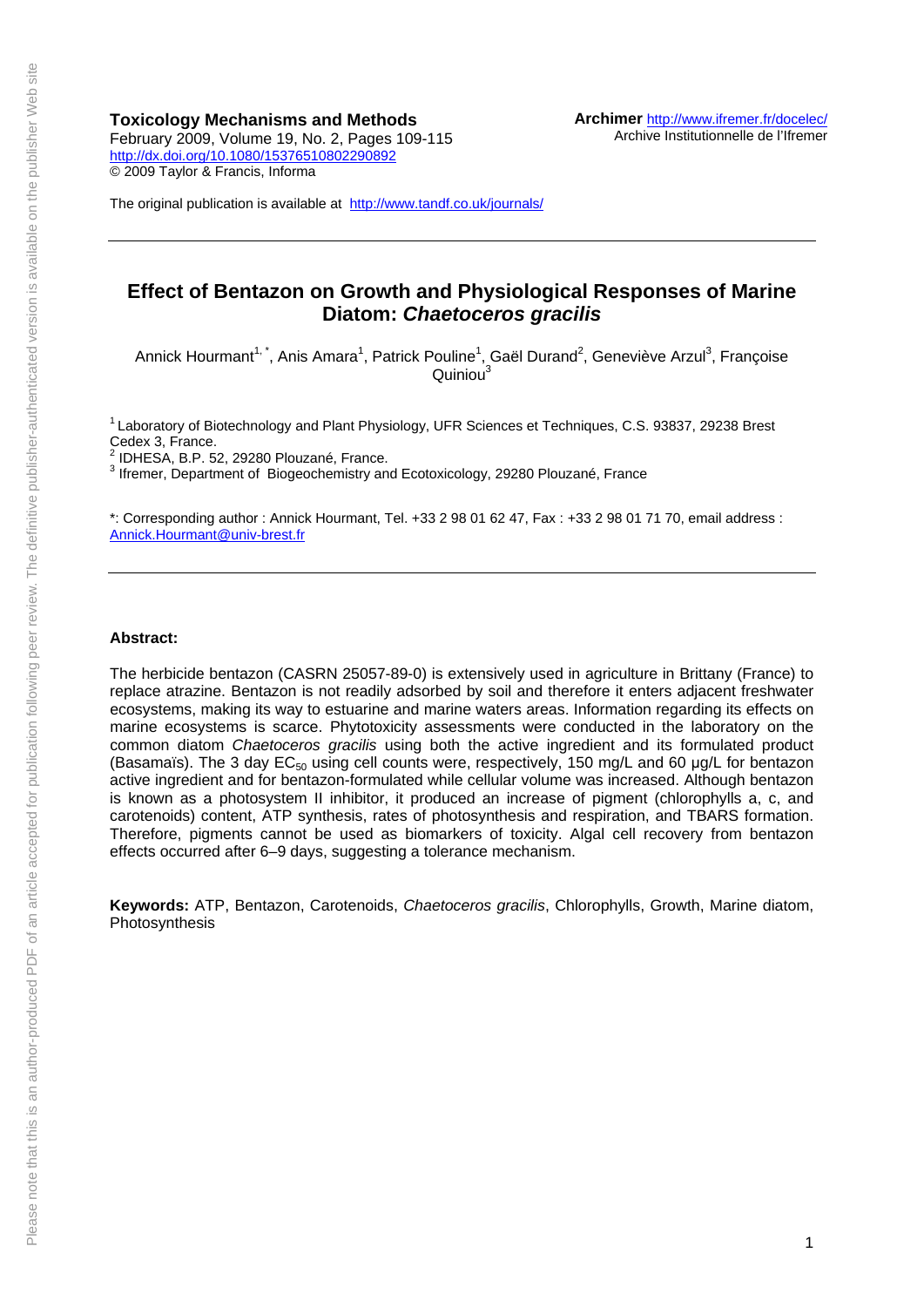Funding sources : This research was financed by grants from the Ministère de l'Ecologie et du Développement Durable through the program « Evaluation et réduction des risques liés à l'utilisation des pesticides ».

Formal assurance : We certify that experiments needed for the work described in this manuscript have not required any study involving humans or animals.

# **1. Introduction**

Weed control in maize crops has long relied on the use of substituted triazines such as atrazine. The use of this herbicide is now forbidden in France and, bentazon (CAS registry number 25057-89-0), a postemergence herbicide like atrazine, is used as a substitute. Bentazon is not readily adsorbed by soil (Abernathy and Wax 1973), and therefore it enters adjacent freshwater ecosystems, making its way to estuarine and marine waters areas from spraying, leaching and run-off. This herbicide has been detected occasionally in estuaries (up to 562 ng  $\mathsf{L}^{-1}$ ) and in seawater, salinity 33 (up to 83 ng  $\mathsf{L}^{-1}$ ) (IDHESA, personal communication).

 The potential threat of bentazon on aquatic ecosystems has raised considerable concern, and the toxicity of this compound on fish, Daphnia, freshwater algae (AGRITOX 2006; Tomlin 1997) and Lemna (Michel et al. 2004) has been studied. Up to now, toxicity data for herbicides concerning marine ecosystems are relatively sparse (Unseal 1992; Pennington and Scott 2001; Tsui and Chu 2003; Arzul et al. 2006). Microalgae play an important role in the equilibrium of aquatic ecosystems, being the first level of trophic chain to produce organic matter and oxygen. Due to their highly sensitive nature, microalgae are claimed as the possible early indicator of deteriorating environmental conditions (McCormick and Cairns 1994). The selected algal species is the diatom *Chaetoceros gracilis*, representative of the field communities of concern. Bentazon, like most photosynthesisinhibiting herbicides, competes with plastoquinone at its binding site on the D1 protein, blocking electron transport from photosystem II, resulting in photosynthesis inhibition and generation oxidative stress in sensitive species (Cremlyn 1991; Scalla and Gauvrit 1991; Macedo et al. 2008).

The present investigation was aimed to elucidate the effect of bentazon alone and in formulation on *Chaetoceros gracilis* growth, photosynthetic activity, respiration, ATP synthesis and thiobarbituric acid reactive-substances as important physiological parameters in the evaluation of herbicide toxicity.

## **2. Materials And Methods**

### **Microalgal culture**

*Chaetoceros gracilis* was obtained from SATMAR (Saint-Vaast-La Hougue, France) and was maintained in a f/2 growth medium (Guillard and Ryther 1962). The inoculum (0.2  $\times$ 10<sup>4</sup> to 10<sup>4</sup> cells m $I<sup>1</sup>$ ) was taken from the growth logarithmic phase and cultures were grown in 1 L Pyrex glass bottles containing 500 ml of filtered seawater enriched as shown in Table 1 to obtain a medium simulating post winter conditions in temperate coastal areas (Le Pape et al. 1995). In parallel, a few experiments were performed with *C. gracilis* cultivated in f/2 medium to assure sufficient biomass for some physiological experiments. After autoclaving, sterilized vitamins,  $Na<sub>2</sub>SiO<sub>3</sub>$ , Fe-ethylene diamine tetracetic acid (Fe-EDTA) and metal traces according to Guillard and Ryther (1962) were added. Non-axenic microalgal cultures were maintained at 18  $\pm$  2 °C under a 16h photoperiod with 45 µmol m<sup>-2</sup> s<sup>-1</sup> of photosynthetically active radiations (PAR), controlled with a light meter (LiCor, model Li 250).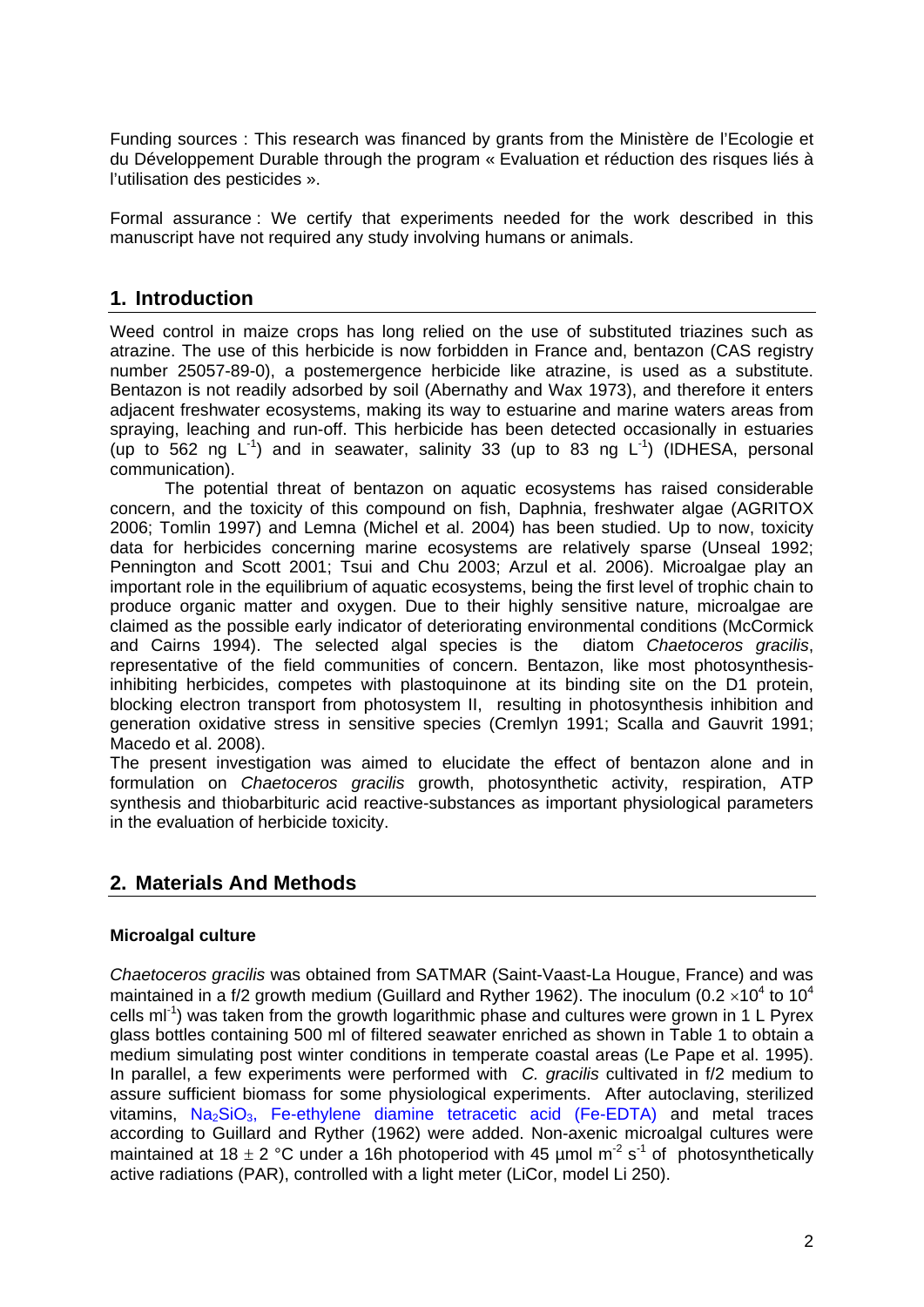### **Pesticide**

Bentazon (3-(1-isopropyl-1H)-2,1,3-benzothiadiazin-4-(3H)-one 2,2-dioxyde) was purchased from Riedel-de-Häen. A stock solution was prepared by dissolving 100 mg per liter of artificial seawater and sterilized by filtration through a 0.22 um membrane (Dynagard). A commercial formulation of bentazon : Basamaïs (403 g active molecule per Kg) (BASF AGRO SAS) was also assayed. The effective bentazon concentration was checked in sub-samples. Chemical analyses were performed at the "IDHESA, Brest", using High Performance Liquid Chromatography coupled with a triple quadripole mass spectrometer. The samples were stored frozen in previously burnt glass bottles until use, which was no more than one month.

#### **Growth measurement**

The cellular concentration was checked by microscope counting. The  $EC_{50}$  (concentration required to cause a 50% reduction in growth) were calculated 3 days after algae inoculation. For each culture, the growth rate was calculated after log transformation and the Excel Macro REGTOX, was applied to the growth rate to obtain the  $EC_{50}$  according to Vindimian et al. (1983). The NOEC (no observed effect concentration) was estimated using the DEBtox model described by Kooijman et al. (1996).

 The cell size was determined from the length measures made by microscopic analyses of lugol-fixed cells. The microscope was a Zeiss Axiovert 135 equipped with a custom image analyser software, allowing morphometric and cell counting analyses (Lunven et al. 2003).

#### **Measurement of pigments**

Diatom cells were harvested by filtration through a 0.45 um GV membrane filter (Millipore) and pigments were extracted with 100% methanol at 65 °C during 20 min. After cooling, the methanolic solution was centrifuged (2,500 g, 10 min) and its absorbance was measured at 470, 510, 630 and 664 nm (spectrophotometer Hitachi, U 2000). Concentrations of chlorophylls (a and c) and total carotenoids were determined according to the methods of Jeffrey and Humphrey (1975) and Gala and Giesy (1993) respectively.

#### **Photosynthetic and respiration rates**

Gross photosynthesis and dark respiration were determined as  $O<sub>2</sub>$  exchanges at 20 °C using a Clark-type electrode (YSI 53 Oxygen Monitor). Photosynthesis was measured under a 140 umol  $m^{-2}$  sec<sup>-1</sup> PAR.

### **Determination of ATP**

The ATP content was determined using an ATP bioluminescent assay kit (Perkin Elmer®). 100 µl of the algal suspension were injected directly in a well of a 96-well plate and added with 50 ul cell lysis solution. The plates were covered with pre-cut acetate tapes (Dynatech®) and agitated for 5 min (700 rpm). After addition of 50 µl luciferin-luciferase, plates were shaked for 5 min and incubated in the dark (10 min). Luminescence measurements were performed at the luminometer (Victor, Perkin Elmer®) using a 10s integration time. The luminescence data (relative light units) were converted using a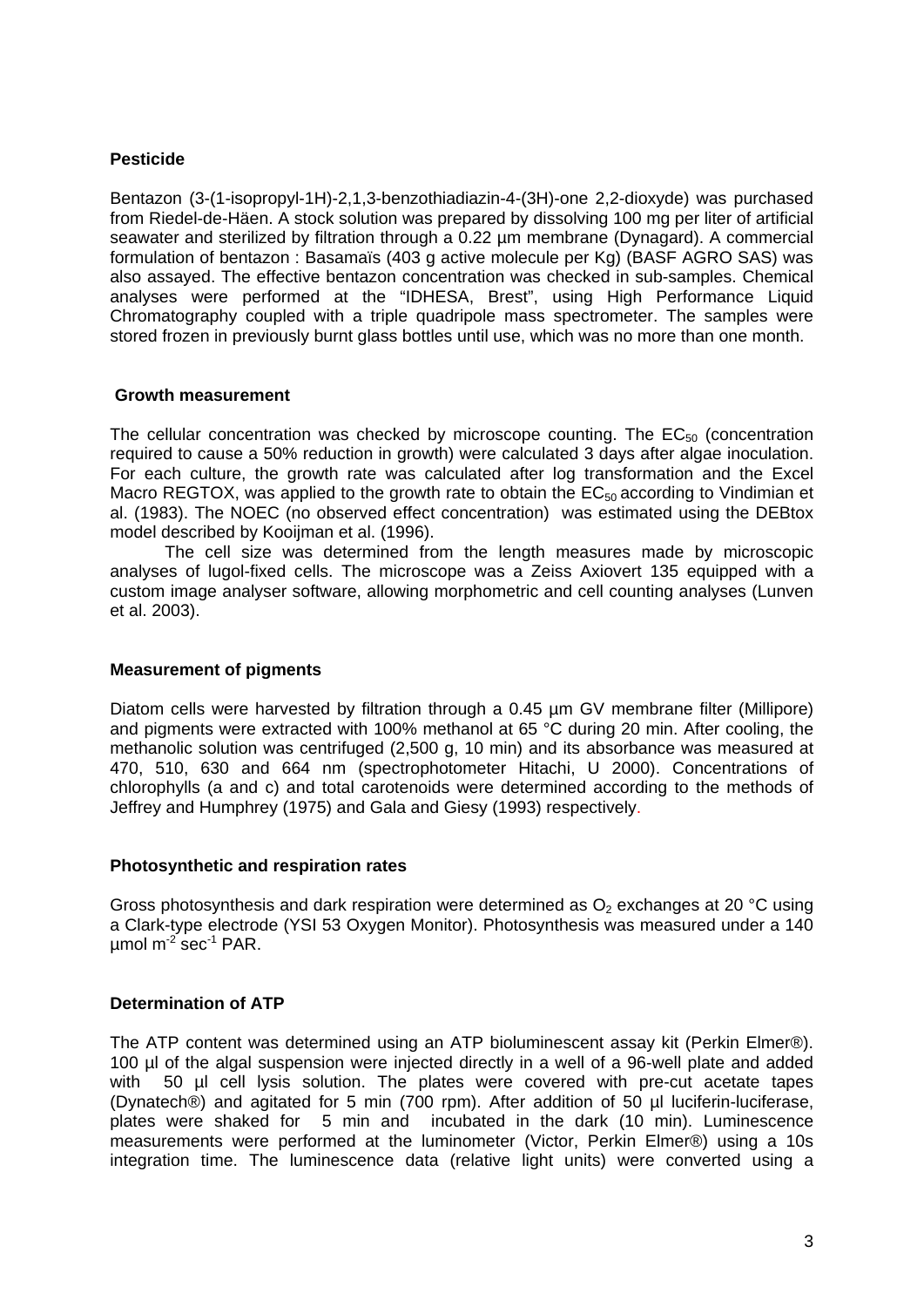calibration curve obtained with ATP dissolved in sterile seawater. This technique allows quantification of ATP down to 70 cells of algae.

### **Lipid peroxidation**

Lipid peroxidation was estimated following the methods of Minotti and Aust (1987) and Iturbe-Omaetxe et al. (1998). Diatom cells were harvested by filtration through a 0.45 µm GV membrane filter (Millipore) and lipid peroxides were extracted with 3.5 ml of 5% metaphosphoric acid and 70 µl of 2% butyl hydroxytoluene (in ethanol). After 30 min at 4° C, homogenate was centrifuged at 5,000 rpm for 20 min. The chromogen was formed by mixing 1 ml supernatant with 100 µl 2% butyl hydroxytoluene, 0.5 ml of 1% (w/v) thiobarbituric acid (in 50 mM NaOH) and 0.5 ml of 25% HCL. The reaction mixture was heated for 30 min at 95°C and then was cooled rapidly on ice. The chromogen was extracted by adding 1.5 ml of 1-butanol. After 30s vortexing, the organic phase was separated by centrifugation (5,000 rpm, 5 min) and the thiobarbituric acid reactive-substances (TBARS) determined by measuring the absorbance at 532 nm (spectrophotometer Hitachi, U 2000). The concentration of TBARS was calculated by using the extinction coefficient of 155 mM $1$ cm $1$ .

### **Statistical analyses**

All experiments were conducted three or more times, data were statistically analysed by a one-way analysis of variance (ANOVA) and, when differences observed were significant, means were compared by the multiple range Duncan test. Significant differences at a level of significance of 0.05 (*P* < 0.05) are represented by an asterisk (\*). Data are given as means values ± standard errors of the means .

# **3. Results**

### **Effect of bentazon and formulated product (Basamaïs) on growth**

Growth of *C. gracilis* was inhibited by the addition of bentazon to the post winter medium and, the inhibition increased with increasing concentrations of both pure bentazon (from 0 to 200 mg  $L^{-1}$ ) (Fig.1) and formulated product (from 0 to 100 µg  $L^{-1}$ ) (Fig. 2). The 3 day NOEC values for cell density were estimated to be respectively 10 mg L<sup>-1</sup> and 10 µg L<sup>-1</sup> (Table 2) whereas the calculated EC<sub>50</sub> values were 150 mg L<sup>-1</sup> and 60 µg L<sup>-1</sup>. After a 3 day exposure to 100  $\mu$ g L<sup>-1</sup> formulated product, the cell size was significantly increased (Fig. 3) and the mean sizes were respectively for the control and the treated cells 5.15 and 5.95 µm. Because the formulated product was 2 500 more toxic, the following experiments were conducted with the formulation.

Fig. 4 shows the time course effect of the bentazon formulated product on the growth of *C. gracilis* cultivated in post winter medium (A) and f/2 medium (B). After 3 days, the inhibitory effect of the herbicide, that was also observed in f/2 medium though at higher dose, tends to progressively disappear in both media.

### **Effect of bentazon formulated product on pigment content**

The time responses of pigment alterations in *C. gracilis* cultured in the post winter medium are summarized in Fig.5. In control cultures, after a large increase in chlorophylls (Fig. 5A) and carotenoids (Fig. 5B) contents occurring after 2 days, the pigment level returned to its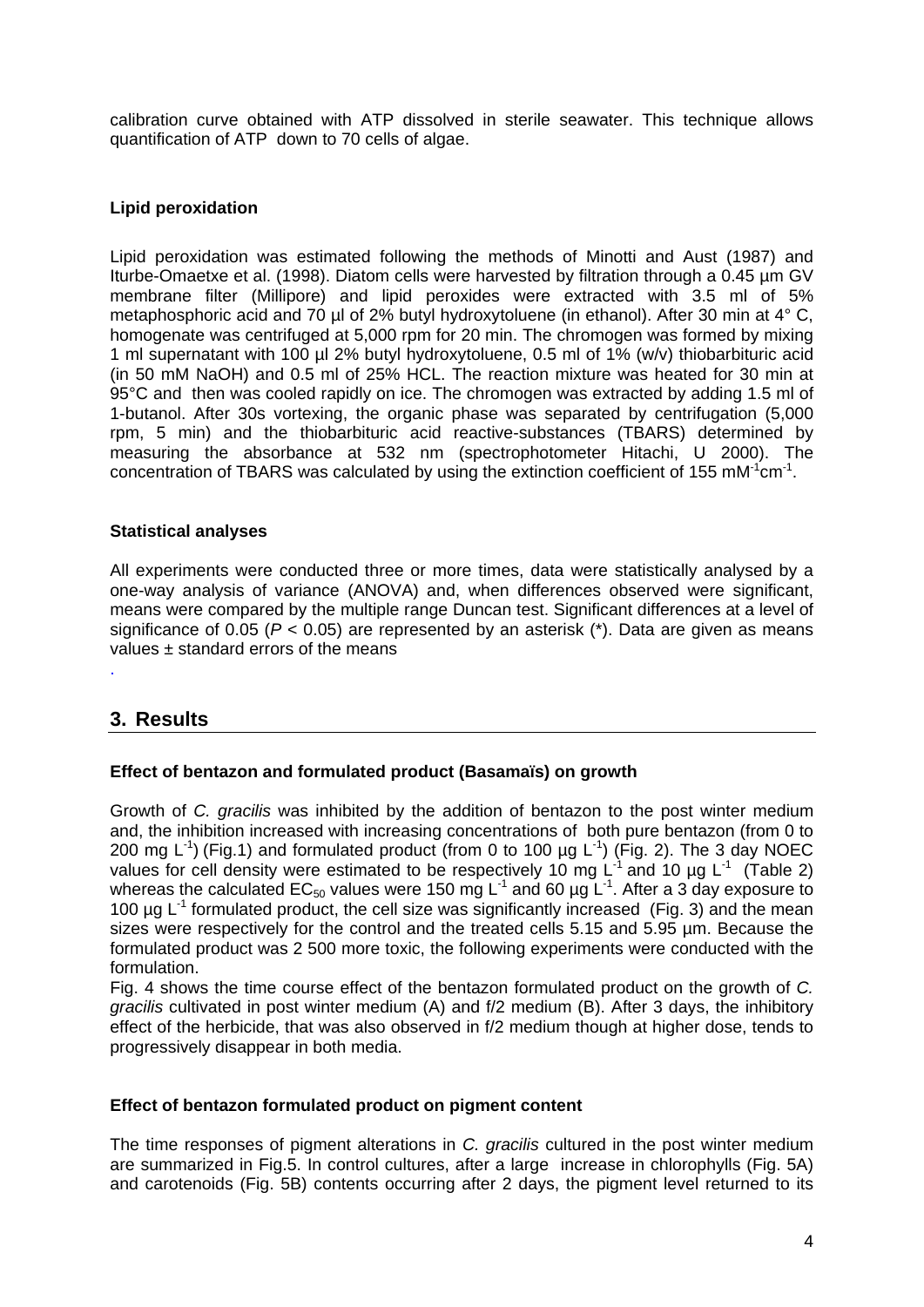initial value and then declined slightly. Compared with the control, the addition of 50  $\mu$ g L<sup>-1</sup> bentazon produced after the 2-day exposure a 30-40% inhibition of the pigment content and significantly increased it afterward. The bentazon stimulation, maximal after 3 days of exposure (+ 35 to 69%), tends to attenuate with time. The content of chlorophylls a and c and carotenoids fluctuated in the same way.

When *C. gracilis* was cultivated in a f/2 medium, pigment contents were higher than in post winter conditions and, addition of 50  $\mu$ g L<sup>-1</sup> bentazon produced also a stimulation in pigment contents (+ 31 to 56%) that occurred after one day of exposure and to a less extent after 2 days (Table 3).

### **Effect of bentazon formulated product on photosynthetic and respiration rates**

The effects of bentazon on the photosynthetic and respiration rates of *C. gracilis* grown in a post winter medium are shown in Table 4. Gross photosynthesis and respiration were significantly increased after 3 days of exposure with bentazon (40 and 50  $\mu$ g L<sup>-1</sup>). Same results were obtained with *C. gracilis* grown in f/2 medium (not reported).

#### **Effect of bentazon formulated product on ATP content**

The dose and time responses of ATP changes in *C. gracilis* are summarized in Fig. 6. When *C. gracilis* was grown in a post winter medium, a peak in ATP production was observed after 2 days of culture; this peak was amplified by the presence of 50 and 100  $\mu$ g L<sup>-1</sup> bentazon giving respectively rise to 58% and 233% stimulation. Table 3 reports the results obtained with a f/2 medium. The presence of 50 µg L<sup>-1</sup> bentazon produced after 1 and 2 day incubation a significant increase in ATP (+49% and +43%, respectively) with respect to the control (100%).

### **Effect of bentazon formulated product on TBARS formation**

TBARS formation is considered the general indicator of lipid peroxidation. Measurements were carried out under f/2 medium to get a sufficient cellular biomass. TBARS level was significantly increased (+47%) in *C. gracilis* after a 2-day exposure to 50 µg L-1 bentazon (Table 5).

# **4. Discussion**

The sensitivity of *C. gracilis* to bentazon and its formulation (Basamaïs) was examined, and the influence of the growth medium on the Basamaïs toxicity was studied.

The 3 day EC<sub>50</sub> for the formulated product of bentazon was 60 µg L<sup>-1</sup> and NOEC 10 µg L<sup>-1</sup>. These values are three orders of magnitude below the pure compound's  $EC_{50}$  and NOEC, confirming the importance of evaluating the potential toxicity of complete formulation, rather just the toxicity of active component because it is the formulation that goes to the marine ecosystem (Caux et al. 1996; Oakes and Pollack 2000; Grisolia et al. 2004). The  $EC_{50}$  of the pure molecule (150 mg L<sup>-1</sup>) is intermediate between the values reported for *Chlorella* (279 mg L<sup>1</sup>) and *Ankistrodesmus* (47.5 mg L<sup>1</sup>) or *Skeletonema* (24 mg L<sup>1</sup>) (AGRITOX 2006; Tomlin 1997; Macedo et al. 2008). By contrast, the EC<sub>50</sub> of the formulated bentazone for *C. gracilis* (60 µg  $L^{-1}$ ) is three orders of magnitude below the 3 or 4 day  $EC_{50}$  reported for *Pseudokirchneriella* (34.8 mg L-1) and *Ankistrodesmus* (30 mg L-1) (AGRITOX, 2006). These results suggest that adjuvants or formulation additives work to exaggerate bentazon absoption by phytoplankton cells and that formulated bentazon displays a higher toxicity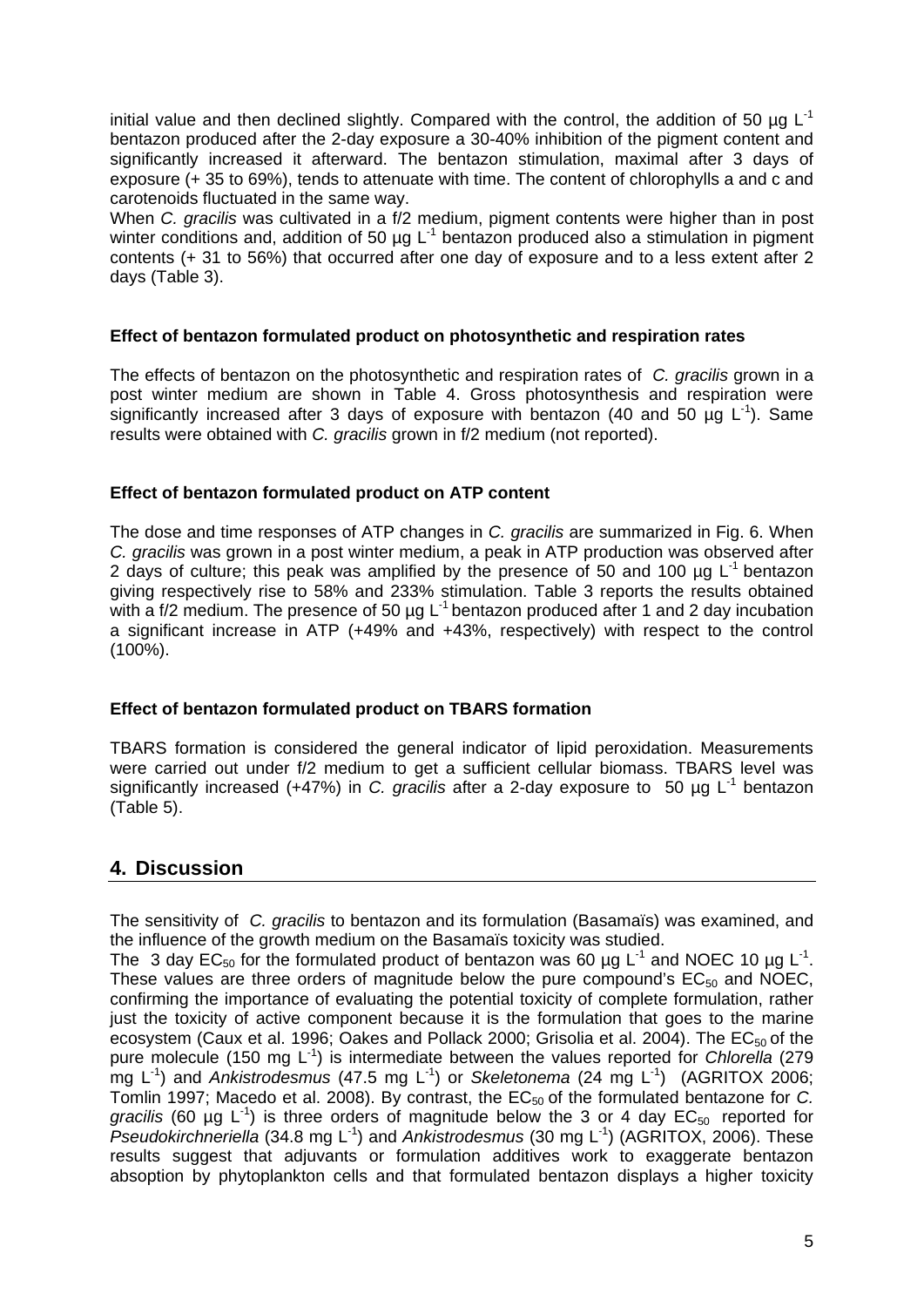towards the marine diatom *C. gracilis* than towards freshwater algae. This is in agreement with data about isoproturon reported by Arzul et al (2006). Mean cell size in diatoms generally decreases at each cell division during the phase of vegetative growth (Round et al. 1990). Therefore, increase by bentazon of the mean cell size reflects the inhibition of cell division observed after a 3 day exposure.

Growth rate is often closely related to energy production. Interestingly, bentazon increases oxygen exchanges and markedly amplifies the increase of ATP content that occurs in the control at days 2-3 while growth inhibition was clearly observed. This may suggest that ATP produced was not used to cope growth requirements and, as a consequence accumulates within the cell.

Because the increase in pigment content that occurs in control at day 2, was delayed in the presence of bentazon, the pigment per cell increased markedly at day 3 while growth inhibition was observed. Examples of triazine-induced increases of algal chlorophyll content have been reported in freshwater algae (Mayer and Jensen 1995; Rioboo et al. 2002). The mechanism of toxicity is therefore probably not an interference with the formation or maintenance of pigments but with other essential processes. The increase in pigment content may explain the higher photosynthesis activity observed after a 3-day exposure to 50  $\mu$ g L<sup>-1</sup> bentazon in spite of bentazon being a photosynthesis-inhibiting herbicide. However, if the treatment with bentazon (100 µg  $L^{-1}$ ) is only 30 min, it provokes a 34 % inhibition of photosynthesis whereas respiration remained unchanged (data not shown); this is in accordance with what is expected concerning this herbicide.

As shown on growth curve, after a 3-4 day bentazon exposure, the cells of *C. gracilis* tend to increase the growth rate after a strong inhibitory growth period. In parallel, ATP and pigment content approaches that of the control. This may be due to an active bentazon metabolism. Preliminary results indicate that bentazon was partially hydroxylated by *C. gracilis* into 8 hydroxyl bentazon and, the bentazon detoxification is a key factor related to a tolerance mechanism. Such results have been reported in many tolerant plant species including crops and weeds (Wu and Wang 2003 and references therein). Based on these results, one can say that values obtained only after 3 or 4 days of herbicide exposure can give a partial view of the facts occurring in a marine ecosystem.

Although the f/2 medium allows a higher synthesis of pigments and ATP, the physiological responses to bentazon were similar to what was observed in post winter conditions i.e. reduction of growth, increase of pigment and ATP contents. These data do not show any influence of the growth nutritional medium on the toxicity of bentazon.

TBARS are indicators of lipid peroxidation that produces aldehydes, mainly malondialdehyde and 4-hydroxynonenal (Lagadic et al. 1997). Recent papers report that unsaturated diatomderived aldehydes (Adolph et al. 2004) and 4-hydroxynonenal (Monneypenny and Gallagher 2005) induce antiproliferative activity in a broad range of organisms. Increased production of TBARS and therefore of 4-hydroxynonenal under a 2-day exposure to bentazon might contribute to reduce the growth of *C. gracilis* as observed. More experiments are needed to confirm this hypothesis.

# **Conclusions**

Exposure for 3 days of *C. gracilis* to the photosystem II inhibiting herbicide bentazon reduces the cell density while increases the cell volume and, toxicity of the formulation was markedly higher. This herbicide increases pigment content and thereby photosynthesis and ATP generation. The results suggest that bentazon may affect pigments and growth differently and, phytoplankton chlorophyll a cannot be used as a biomarker of toxicity. Algal cell recovery from bentazon effects occurred after 6-9 days suggesting a tolerance mechanism. Based on these results, one can say that values obtained only after 3 or 4 days of herbicide exposure can give a partial view of the facts occurring in a marine ecosystem.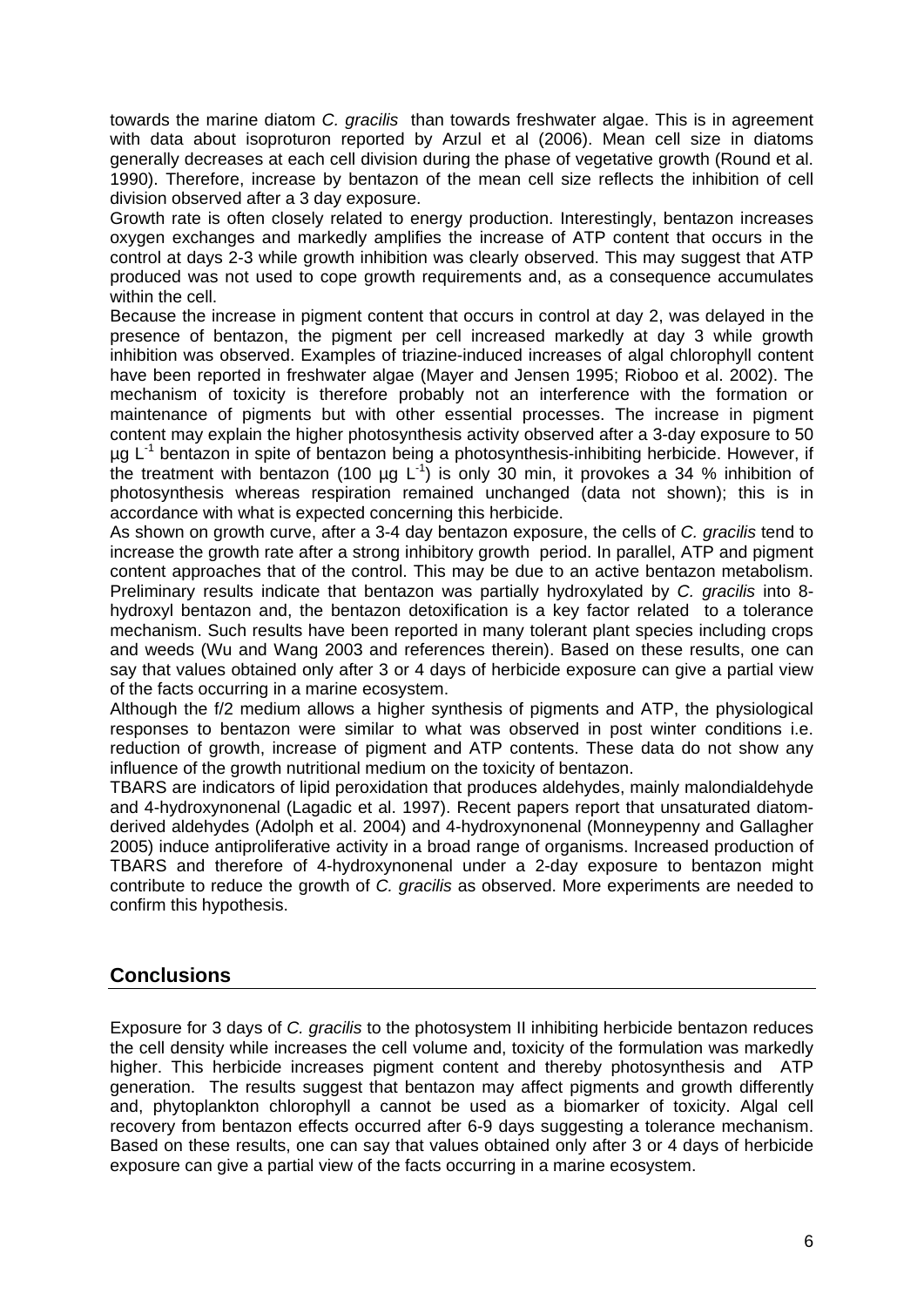# **Acknowledgments**

This research was financed by grants from the Ministère de l'Ecologie et du Développement Durable, through the program « Evaluation et réduction des risques liés à l'utilisation des pesticides ».

# **References**

Abernathy, J.R., and Wax, L.M. 1973. Bentazon mobility and adsorption in twelve Illinois soils. *Weed Sci*. 21:222-227.

Adolph, S., Bach, S., Blondel, M., Cueff, A., Moreau, M., Pohnert, G., Poulet, S.A., Wichard, T., and Zuccaro, A. 2004. Cytotoxicity of diatom-derived oxylipins in organisms belonging to different phyla. *J. of Exp. Biol*. 207:2935-2946.

AGRITOX, [Base](http://.inra.fr/agritox/php/sa.php?source=UE&sa=356) de données *INRA/ Ministère de l'Agriculture et de la Pêche*. Versailles, FR 2006.

Arzul, G., Quiniou, F., and Carrie, C. 2006. *In vitro* test-based comparison of pesticideinduced sensitivity in marine and freshwater phytoplankton. *Toxicol. Mech. Meth*.16:1-7.

Caux, P. Y., Ménard, L ., and Kent, R. A. 1996. Comparative study of the effects of MCPA, butylate, atrazine, and cyanazine on *Selenastrum capricornutum*. *Environ. Pollut*. 92 :219- 225.

Cremlyn, R.J. 1991. *Agrochemicals : preparation and mode of action*. J. Wiley and Sons Inc., New York, USA.

Gala, W.R., and Giesy, J.P. 1993. Using the carotenoid biosynthesis inhibiting herbicide, fluridone, to investigate the ability of carotenoid pigments to protect algae from the photoinduced toxicity of anthracene. *Aquat. Toxicol*. 27:61-70.

Grisolia, C. K., Bilich, M.R., and Formigli, L.M. 2004. A comparative toxicologic and genotoxic study of the herbicide arsenal, its active ingredient imazapyr, and the surfactant nonylphenol ethoxylate. *Ecotoxicol. Environ. Saf*. 59:123-126.

Guillard, R.R.L., and Ryther, J.H. 1962. Studies of marine planktonic diatoms *Cyclotella nana* Hustedt and *Detonula confervacea* Cleve. *Can. J. Microbiol*. 8:229-239.

Iturbe-Omaetxe, I., Escuredo, P.R., Arrese-Igor, C., and Becana, M. 1998. Oxidative damage in pea plants exposed to water deficit or paraquat. *Plant Physiol*. 116:173-181.

Jeffrey S.W., and Humphrey G.F. 1975. New spectrophotometric equations for determining chlorophyll a, b, c<sub>1</sub> and c<sub>2</sub> in higher plants, algae and natural populations. *Bioch. und Physiol. der Pflanzen*. 167:191-194.

Kooijman, S. A. L. M., Hansveit, A. 0., and Nyholm, N. 1996. No-effect concentrations in algal growth. Inhibition tests. *Wat. Res*. 30:1625-1632.

Lagadic, L., Caquet, T., Amiard, J.C., and Ramade, F. 1997. *Biomarqueurs en écotoxicologie*. *Aspects fondamentaux*. Masson ed. Paris, Milan, Barcelone.

Le Pape, O., Del Amo, Y., Cann, P., Ménesguen, A., Aminot, A., Quéguiner, B., and Tréguer, P. 1995. Résistance à l'eutrophisation d'un écosystème côtier enrichi : la rade de Brest. 3èmes rencontres scientifiques internationales. *Actes du colloque*. 14-16 mars, Brest. Vol. 1, pp59- 79.

Lunven, M., Gentien, P., Kononen, K., [Le Gall, E.](http://www-uk1.csa.com/ids70/p_search_form.php?field=au&query=le+gall+e&log=literal&SID=ded578271e77d8eb004c5060d6111e06), and Daniellou, M.M. 2003. *In situ* video and diffraction analysis of marine particles. *Estuarine, Coastal and Shelf Sci.* 57:5-6.

Macedo R.S., Lombardi A.T., Omachi C.Y. and Rörig L.R., 2008. Effects of the herbicide bentazon on growth and photosystem II maximum quantum yield of the marine diatom *Skeletonema costatum*. *Toxicol. in vitro*, 22:716-722.

Mayer, P., and Jensen, J.F. 1995. Factors affecting results of algal toxicity tests. In : Institute for environmental science and technology. Technical University of Denmark, Lyngby.

McCormik, P.V., and Cairns, J.J. 1994. Algae as indicators of environmental change. *J. Appl*. *Phycol*. 6:509-526.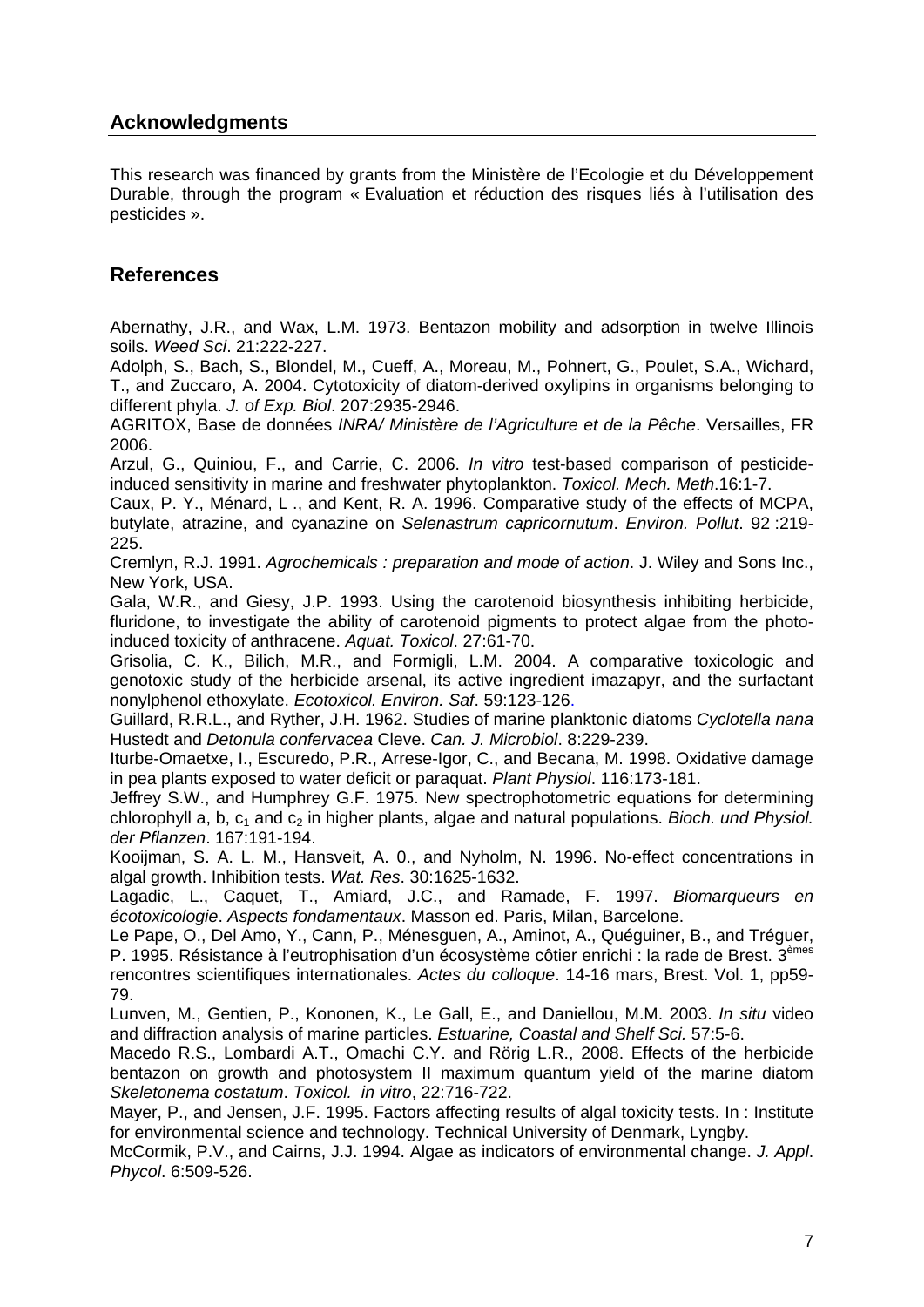Michel, M., Jonhson, R.D., Duke, S.O., and Scheffler, B.E. 2004. Dose-response relationships between herbicide with different modes of action and growth of *Lemna pausicostata* : an improved ecotoxicological method. *Environ. Toxicol. Chem*. 23:074-1079.

Minotti, G., and Aust, S.D. 1987. The requirement for iron (III) in the initiation of lipid peroxidation by iron (II) and hydrogen peroxide. *J. Biol. Chem*. 262:1098-1104.

Monneypenney, C.G. and Gallagher, E.P. 2005. 4-Hydroxynonenal inhibits cell proliferation and alters differentiation pathways in human fetal liver hematopoietic stem cells. *Biochem. Pharmacol*. 69:105-112.

Oakes, D.J., and Pollak. J.K. 2000. The *in vitro* evaluation of the toxicities of three related herbicide formulations containing ester derivates of 2,4,5-T and 2,4-D using submitochondrial particles. *Toxicology*, 151:1-9.

Pennington, P.L., and Scott, G.I. 2001. Toxicity of atrazine to the estuarine phytoplankter *Pavlova* sp.(Prymnesiophyceae) : increased sensitivity after long-term, low-level population exposure. *Environ. Toxicol. Chem*. 20:2237-2242.

Rioboo, C., Gonzalez, O., Herrero, C., and Cid, A. 2002. Physiological response of freshwater microalga (*Chlorella vulgaris*) to triazine and phenylurea herbicides. *Aquat. Toxicol*. 59:225-235.

Round, E. E., Crawford, R. M., and Mann, D. G. 1990. The diatoms - Biology & morphology of the genera. Cambridge University Press, Cambridge.

Scalla, R., and Gauvrit, C. 1991. Mécanismes d'action phytotoxique des autres familles d'herbicides. In : *Les herbicides : mode d'action et principes d'utilisation*. ed. R. Scalla, INRA, pp. 115-191.

Tomlin, C.D.S. 1997. The pesticide manual. British crop protection council. The Royal Society of Chemistry. Cambridge, UK.

Tsui, M.T.K., and Chu, L.M. 2003. Aquatic toxicity of glyphosate-based formulations : comparison between different organisms and the effects of environmental factors. *Chemosphere*, 52:1189-1197.

Unseal, M., 1992. Effects of herbicides on the growth of marine phytoplancton. Proceedings of the FAO-UNEP-IOC workshop on the biological effects of pollutants on marine organisms. MAP Rech. Rep. Ser., 69:255-264

Vindimian, E., Robaut, C., and Fillion, G. 1983. A method for cooperative and non comparative binding studies using non regression analysis on a microcomputer. *J. Appl. Biochem*. 5:261-268.

 Wu, C.M., and Wang, C.Y., 2003. Physiological study on bentazon tolerance in inbred corn (*Zea mays*). *Weed Technol*. 17:565-570.

## **Tables**

### TABLE 1

Nutrient composition of f/2 medium and post winter conditions. Vitamins, Fe-EDTA, metals and silicium added according to Guillard and Ryther (1962).

|                        | $NaH_2PO_4$ (µM) $NaNO_3$ (µM) |     |
|------------------------|--------------------------------|-----|
| f/2 medium             | 36.3                           | 880 |
| Post winter conditions | 0.36                           | 23  |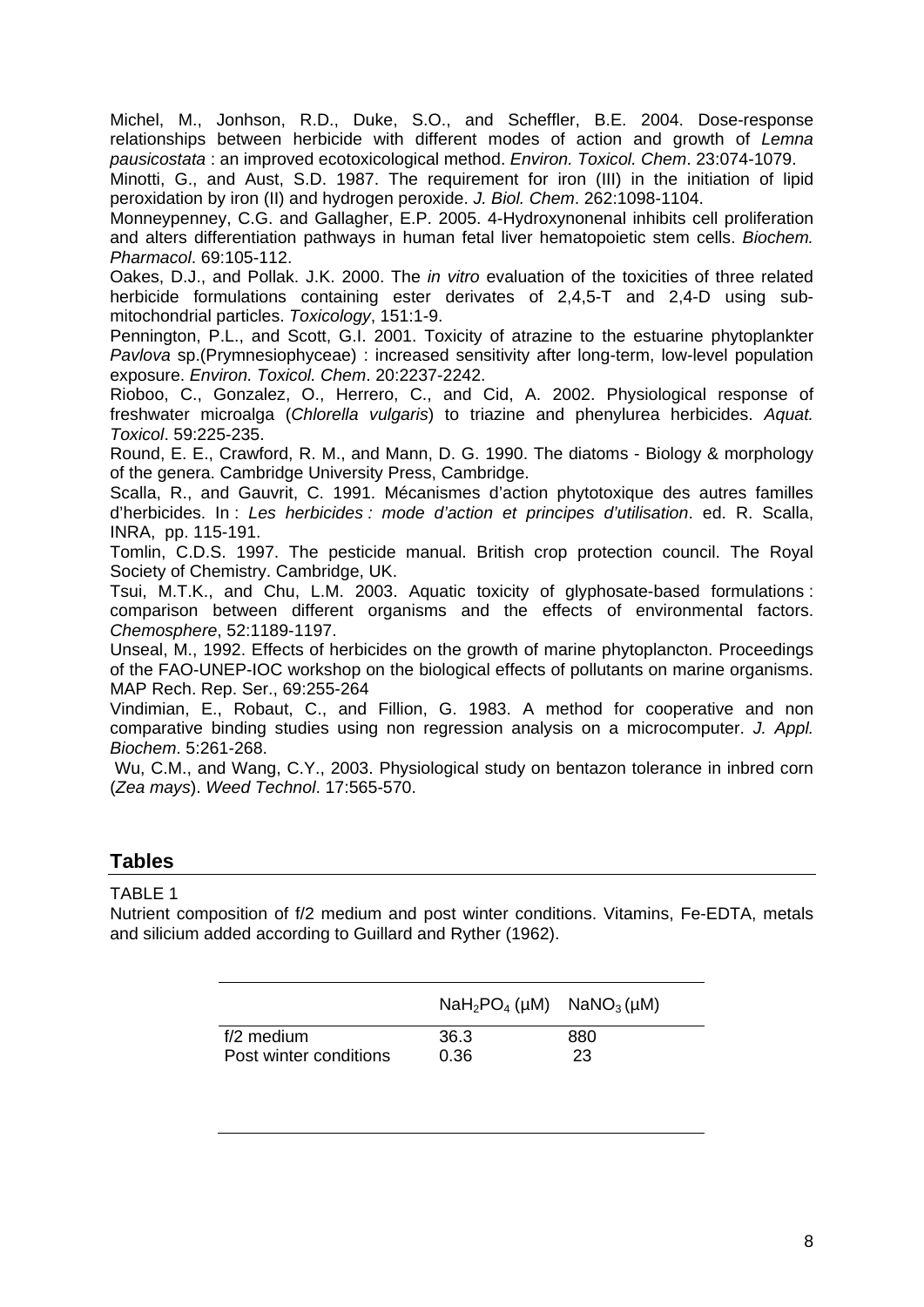### TABLE 2

Effect of bentazon and formulated product (Basamaïs) on growth parameters of *C. gracilis* cultivated 3 days in post winter conditions.

|                                                             | <b>NOEC</b>                      | $CE_{50}$                         |
|-------------------------------------------------------------|----------------------------------|-----------------------------------|
| <b>Bentazon</b><br><b>Basamaïs</b><br>(formulated bentazon) | 10 mg $L^{-1}$<br>10 µg $L^{-1}$ | 150 mg $L^{-1}$<br>60 µg $L^{-1}$ |

### TABLE 3

Influence of 50 µg L-1 bentazon (Basamaïs) on the pigment and ATP content of *C. gracilis* grown for 1 and 2 days in a f/2 medium.

|        |                            | Pigments<br>(ng.              |                               | $10^6$ cells <sup>-1</sup> )              | <b>ATP</b><br>(pmoles $10^6$ cells <sup>-1</sup> ) |
|--------|----------------------------|-------------------------------|-------------------------------|-------------------------------------------|----------------------------------------------------|
|        |                            | Chlorophylle a                | Chlorophylle c                | Carotenoids                               |                                                    |
|        |                            |                               |                               |                                           |                                                    |
| 1 day  | Control<br><b>Bentazon</b> | $187 \pm 17$<br>$291 \pm 26*$ | $120 \pm 12$<br>$163 \pm 14*$ | $173 \pm 15$<br>$227 \pm 21$ <sup>*</sup> | $119 \pm 13$<br>$177 \pm 15$ <sup>*</sup>          |
| 2 days | Control<br>Bentazon        | $227 \pm 20$<br>$294 \pm 27*$ | $144 \pm 14$<br>$166 \pm 16$  | $205 \pm 9$<br>$242 \pm 25$               | $111 \pm 10$<br>$159 \pm 15$ <sup>*</sup>          |

Means of 4 independent experiments  $\pm$  SD.  $*$  indicates a value significantly different from the control at  $P < 0.05$ .

### TABLE 4

Oxygen exchanges obtained in cultures of *C. gracilis* exposed to different concentrations of bentazon (Basamaïs) after 3 days in post winter conditions.

| Bentazon<br>$(\mu g L^{-1})$ | $\mu$ I h <sup>-1</sup> 10 <sup>6</sup> cells <sup>-1</sup>                     |                                                                              |  |
|------------------------------|---------------------------------------------------------------------------------|------------------------------------------------------------------------------|--|
|                              | <b>Gross Photosynthesis</b>                                                     | Respiration                                                                  |  |
| 0<br>10<br>40<br>50          | $14.83 \pm 1.2$<br>$18.98 \pm 3.13$<br>$25.69 \pm 2.85^*$<br>$26.69 \pm 3.54^*$ | $4.02 \pm 0.45$<br>$4.11 \pm 0.46$<br>$5.35 \pm 0.49^*$<br>$5.79 \pm 0.52^*$ |  |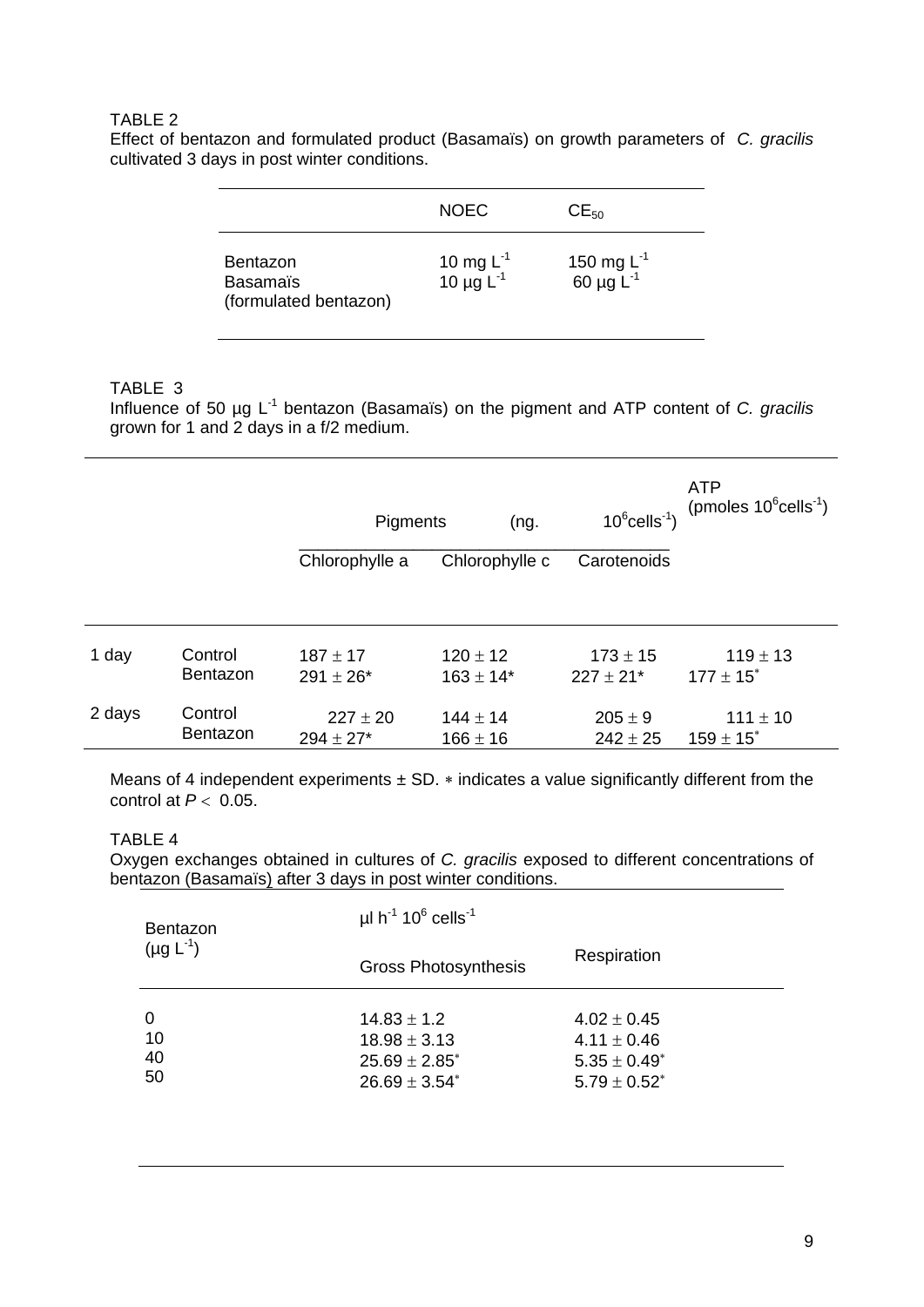Means  $\pm$  SD (n = 6).  $*$  indicates a value significantly different from the control at  $P < 0.05$ .

### TABLE 5

Change of TBARS in *C. gracilis* after a 2 days of exposure to 50 µg L-1 bentazon (Basamaïs) in a f/2 medium.

| Control         | <b>Bentazon</b>         |
|-----------------|-------------------------|
| $9.10 \pm 0.65$ | $13.39 \pm 0.87$ (147%) |

The values expressed in nmoles 10<sup>6</sup> cells <sup>-1</sup> are means of three individual experiments. n = 3 for  $\pm$  S.D., P  $\lt$  0.05

### **Figures**



**FIG. 1**. Growth parameters of *C. gracilis* when exposed for 3 days to different concentrations of bentazon. Means of 3-6 independent experiments  $\pm$  SD.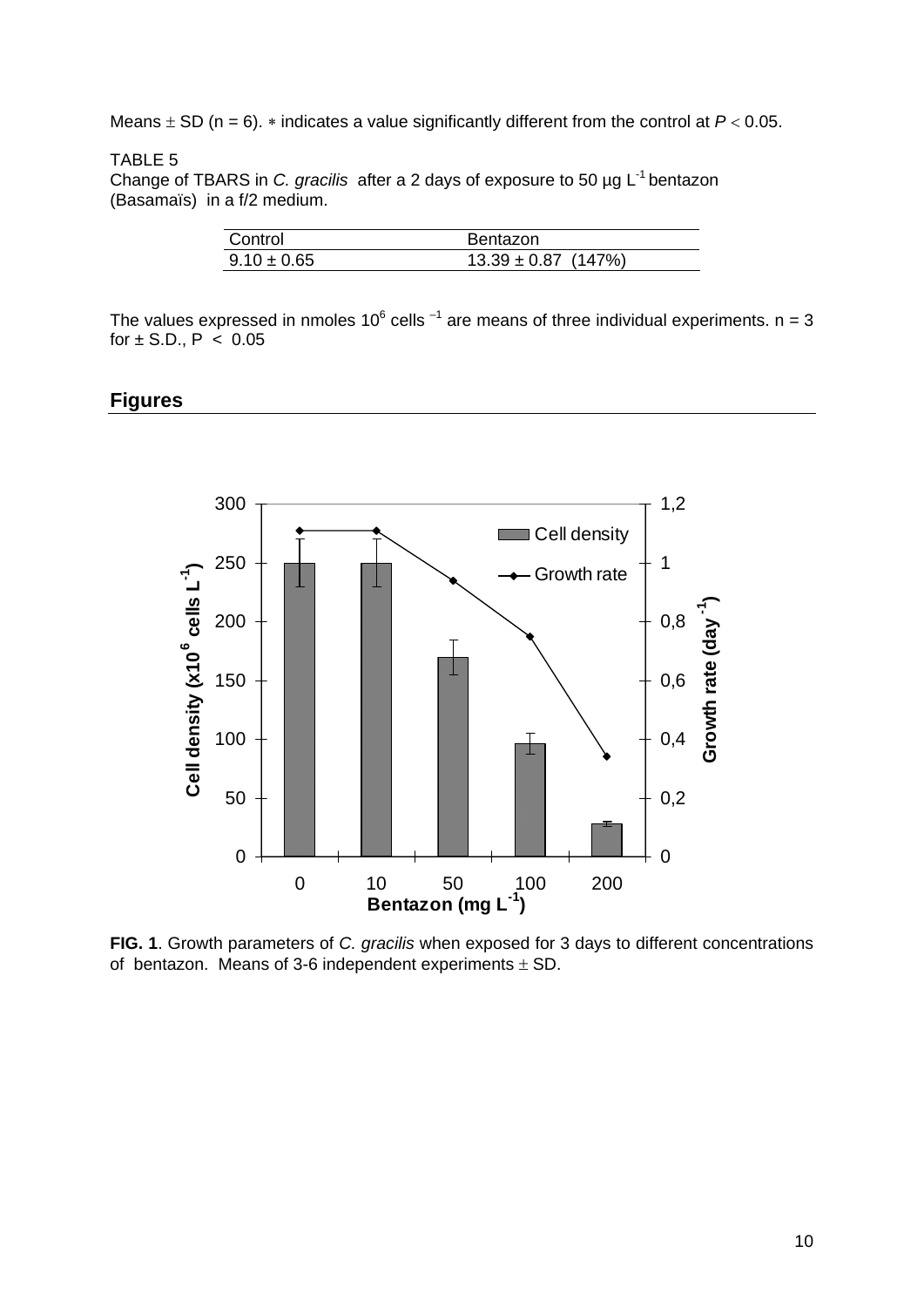

**FIG. 2**. Growth parameters of *C. gracilis* when exposed for 3 days to different concentrations of bentazon formulated product (Basamaïs). Means of 3-6 independent experiments  $\pm$  SD.



**FIG. 3**. Effect of 100 µg L-1 bentazon (Basamaïs) on the size of *C. gracilis* after 3 day culture. (Control :  $n = 118$ ; Bentazon :  $n = 127$ ).  $*$  indicates a value significantly different from the control at  $P < 0.05$ .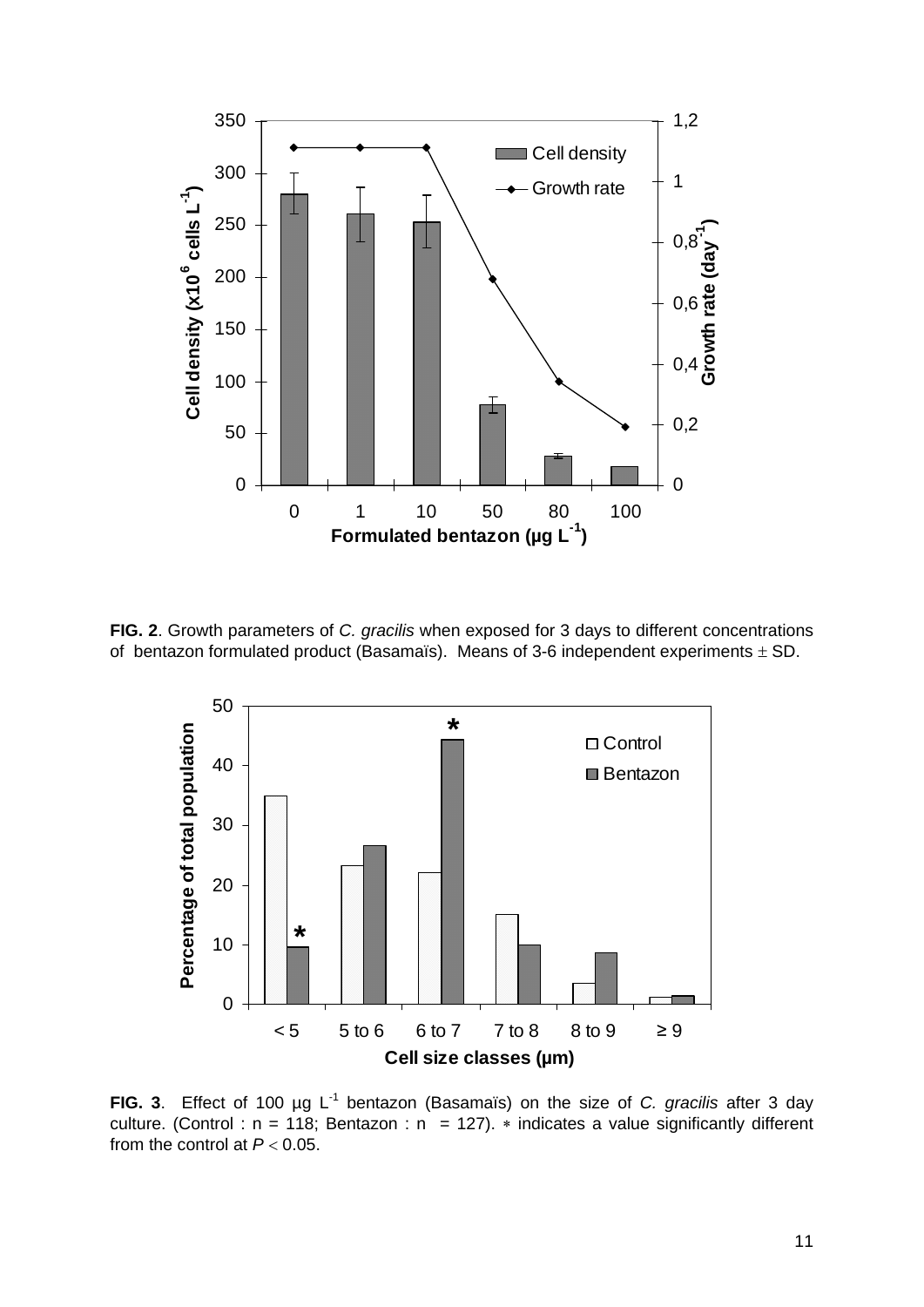

**FIG. 4**. Growth curves for *C. gracilis* when exposed to bentazon (Basamaïs). A : post winter conditions; B : f/2 medium. \* indicates a value significantly different from the control at *P* < 0.05.



**FIG. 5 A, B**. Influence of 50 µg L-1 bentazon (Basamaïs) on pigment content of *C. gracilis* grown in a post winter medium. \* indicates a value significantly different from the control at *P* < 0.05. **A** : chlorophylls a and c; **B** : carotenoids